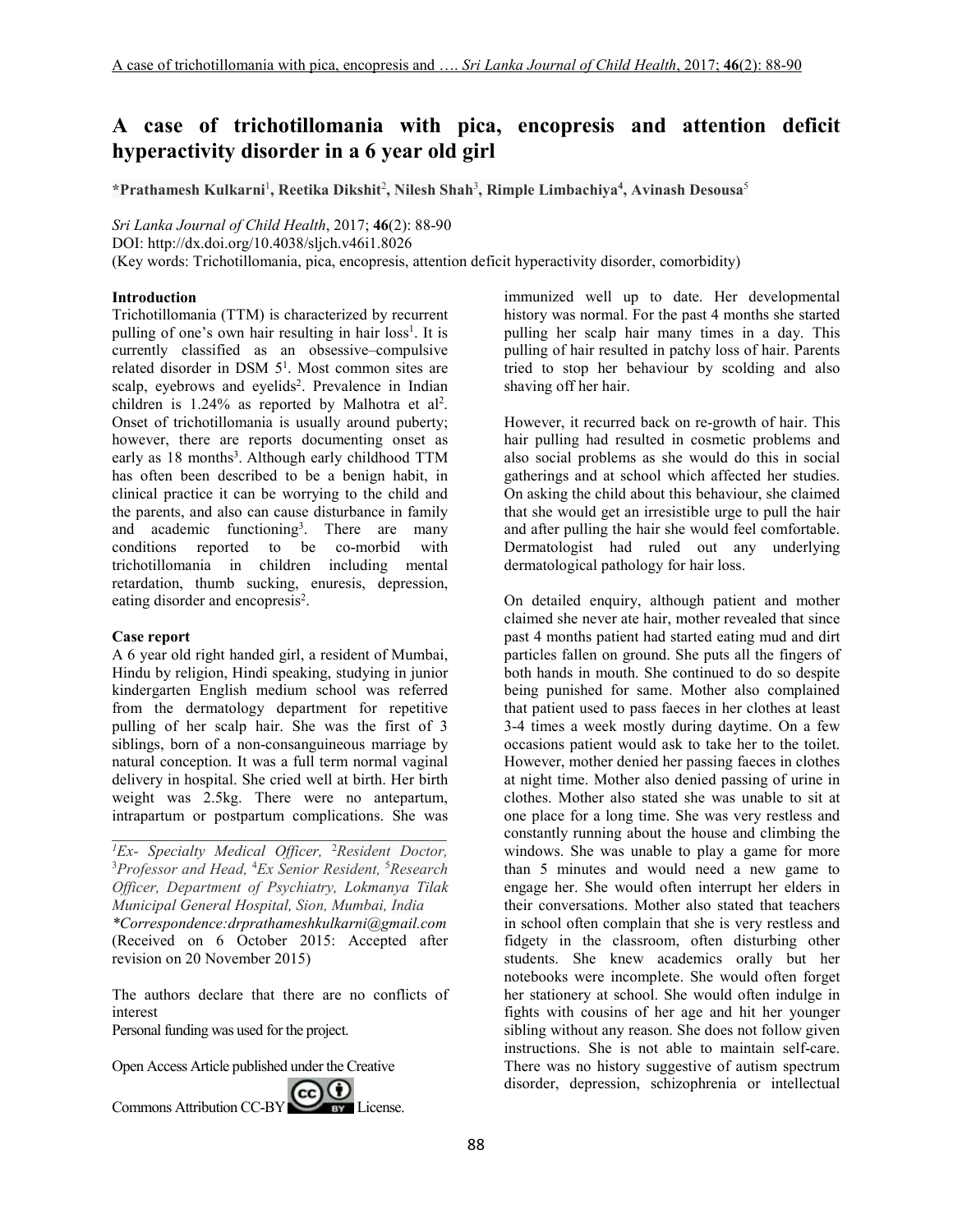disability. Mother denied any significant past medical, surgical or family history.

On interview, she was seen to have a receding hairline at temporal region with short hair. She was very fidgety and restless. She was not sitting quietly at one place and was continuously pacing around the room. She was not attentive towards questions being asked from her. Occasionally she would also pull her scalp hair. Her blood investigations, including complete haemogram, liver and renal functions tests, were within normal limits. Gastroenterology referral to rule out organic causes for encopresis, did not reveal any organic cause. Ultrasonography (USG) of abdomen was normal. The patient was diagnosed to have trichotillomania with pica, encopresis and attention deficit hyperactivity disorder.

Mother was given instructions about "star charting" as behaviour therapy, and with this patient stopped passing faeces in clothes. She was also started on fluoxetine 10 mg in the morning along with methylphenidate 5 mg. She developed side effects in the form of loss of appetite. So methylphenidate was stopped and her appetite improved. Fluoxetine was gradually increased to 20 mg following which trichotillomania and pica improved 100%. For her hyperactivity risperidone 0.25 mg was started to which patient showed improvement so it was increased to 0.5 mg. At present patient is maintained on these medicines.

### **Discussion**

Trichotillomania is a disturbing illness for patients and relatives, more so, when it is there along with other co-morbidities like attention deficit hyperactivity disorder (ADHD), pica or encopresis. A study by White et al showed that there is disordered reward processing at the level of nucleus accumbens, involving decreased modulatory input from the dorsal anterior cingulate cortex and the basolateral amygdale. This may play a role in the pathophysiology of TTM<sup>4</sup>. Also, dysfunction of the nucleus accumbens core may be a key element in the neuropathology of impulsivity<sup>5</sup>. A study done by Russel, suggests a defect in neuronal circuits that are required for reward-guided associative learning and memory formation in patients with ADHD, which usually includes nucleus accumbens and its connections<sup>6,7</sup>. In a study done by Yin et al, it was seen that reward-guided learning is also a function of cortico-basal ganglia networks<sup>7</sup>. Abnormalities of the basal ganglia (BG), which function in voluntary motor control are also implicated in the pathophysiology of TTM<sup>8</sup> These findings can explain ADHD and TTM comorbidity. Pica is also

considered to be similar to obsessive-compulsive disorder (OCD) in respect of phenomenology and psychobiology like TTM<sup>9</sup>. TTM and encopresis have components of aggressiveness $10$ . Encopresis is also commonly co-morbid with ADHD. Furthermore, treatment for ADHD can improve encopresis $^{11}$ . Thus, the co-morbidity of TTM, ADHD, pica and encopresis can be explained biologically. These comorbidities do not only add up to impairments but also they cause difficulties in management. It is seen in earlier research that patients having ADHD with more than 3 co-morbidities show reduced response rate to management<sup>12</sup>.

In our patient there was trichotillomania, pica and encopresis along with ADHD. According to parents, TTM and ADHD were the most distressing of these four diagnoses. Methyphenidate (5 mg) was started as it is the drug of choice for ADHD<sup>13</sup>. Although behaviour therapy is recommended for childhood TTM<sup>3</sup>, our patient was unable to follow the therapy and hence fluoxetine was started. Behaviour therapy has been shown to be effective in encopresis; thus mother was taught about star charting which is based on positive reinforcement. However, methyphenidate is known to cause loss of appetite and weight  $loss<sup>13</sup>$ . This patient developed these side effects so we stopped methylphenidate. Her appetite and weight improved after stopping this medicine but her hyperactivity worsened. Risperidone has been shown effective in controlling hyperactivity in ADHD<sup>14</sup>. Thus, for her hyperactivity low dose risperidone (0.25mg) was started and with that her hyperactivity was also decreased.

## **References**

- 1. American Psychiatric Association. Diagnostic and statistical manual of mental disorders. 5th ed. 2013. Available from: http://dsm.psychiatryonline.org/doi/book/10. 1176/appi.books.9780890425596
- 2. Malhotra S, Grover S, Baweja R, Bhateja G. Trichotillomania in children. *Indian Pediatrics* 2008; **45**(5): 403–5. PMid: 18515931
- 3. Park JM, Rahman O, Murphy TK, Storch EA. Early childhood trichotillomania: Initial considerations on phenomenology, treatment, and future directions. *Infant Mental Health Journal* 2012; **33**(2):163–72. http://dx.doi.org/10.1002/imhj.21317